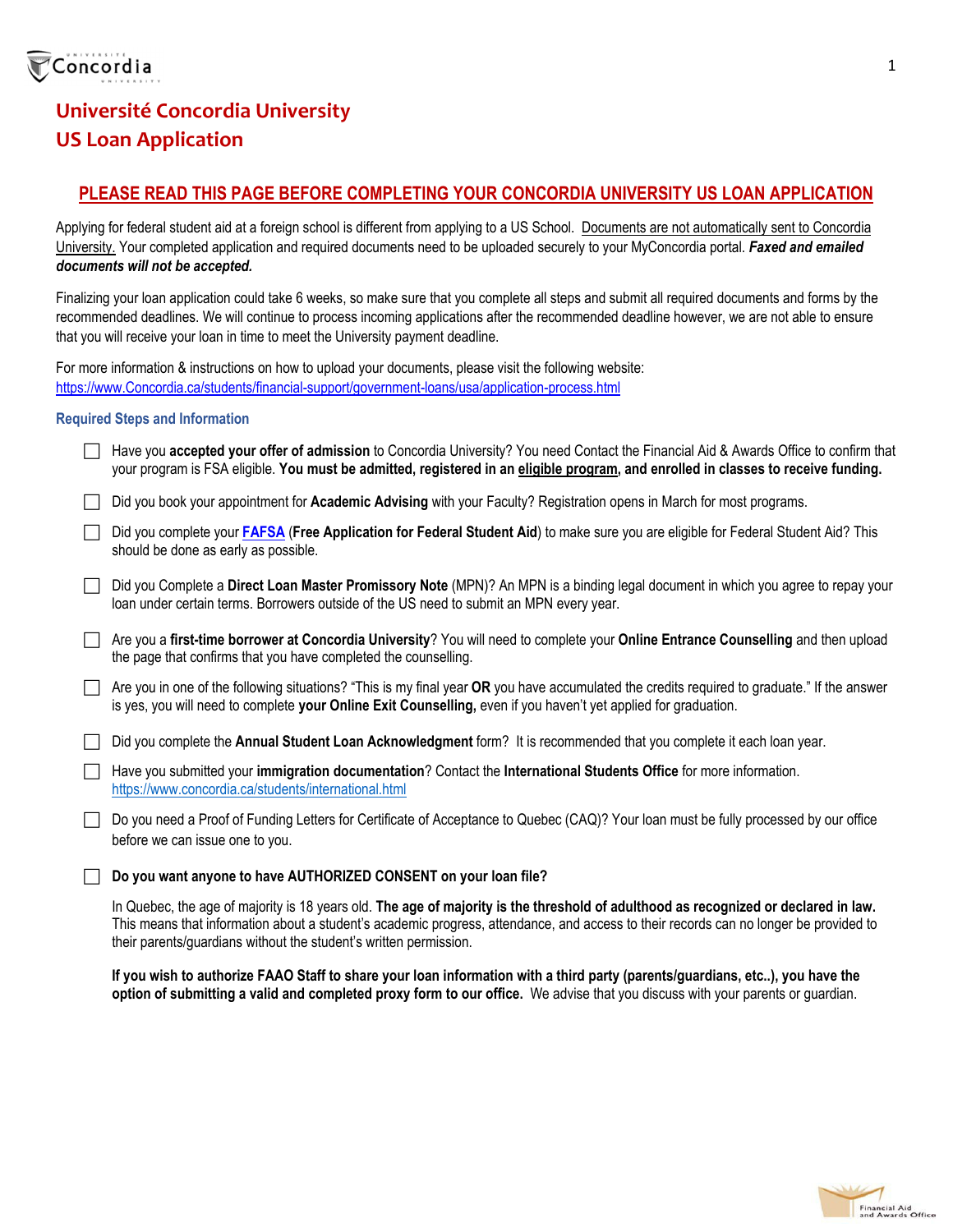

## **Université Concordia University US Loan Application**

|                                           |  |                               |  |  | <b>CONCORDIA STUDENT ID NO:</b> |  |
|-------------------------------------------|--|-------------------------------|--|--|---------------------------------|--|
| <b>PERSONAL INFORMATION: PLEASE PRINT</b> |  |                               |  |  |                                 |  |
| LAST NAME                                 |  | <b>FIRST NAMF</b>             |  |  | MIDDI F NAMF                    |  |
| DATE OF BIRTH (MM/DD/YYYY)                |  | SOCIAL SECURITY NUMBER (USA): |  |  |                                 |  |
| <b>PREFERRED FIRST NAME:</b>              |  |                               |  |  | PREFERRED PRONOUNS:             |  |

| <b>STUDENT STATUS: CHECK ALL RELEVANT BOXES</b>    |                                                                                            |  |  |  |  |
|----------------------------------------------------|--------------------------------------------------------------------------------------------|--|--|--|--|
| AM AN AMERICAN CITIZEN                             | I AM A VETERAN OF THE US ARMED FORCES                                                      |  |  |  |  |
| I AM ELIGIBLE NON-AMERICAN CITIZEN                 | I AM ON ACTIVE DUTY WITH THE US ARMED FORCES                                               |  |  |  |  |
| I HAVE DUAL AMERICAN/CANADIAN CITIZENSHIP          | $\overline{\phantom{a}}$ I AM APPLYING FOR FEDERAL STUDENT AID FOR THE FIRST               |  |  |  |  |
|                                                    | <b>TIME</b>                                                                                |  |  |  |  |
| I AM A CANADIAN CITIZEN WITH CANADIAN FUNDING FROM | <b>I HOLD A STUDENT VISA. EXPIRY DATE:</b><br>I WILL NEED A PROOF OF FUNDING LETTER FOR MY |  |  |  |  |
| THIS PROVINCE:                                     |                                                                                            |  |  |  |  |
| I HAVE HAD US LOANS OR GRANTS IN THE PAST          | STUDENT VISA APPLICATION VISA SUBMISSION DEADLINE:                                         |  |  |  |  |

*SIGNATURE (MM/DD/YY)* 

*DURING THE PANDEMIC ELECTRONIC SIGNATURES WILL BE ACCEPTED*

# **APPLICATION DEADLINES FOR THE 2022‐2023 AID YEAR ARE AS FOLLOWS**

# **SUMMER 2022: April 15th , 2022 FALL 2022/WINTER 2023: June 3rd , 2022 WINTER 2023 (ONLY): October 31st , 2022**

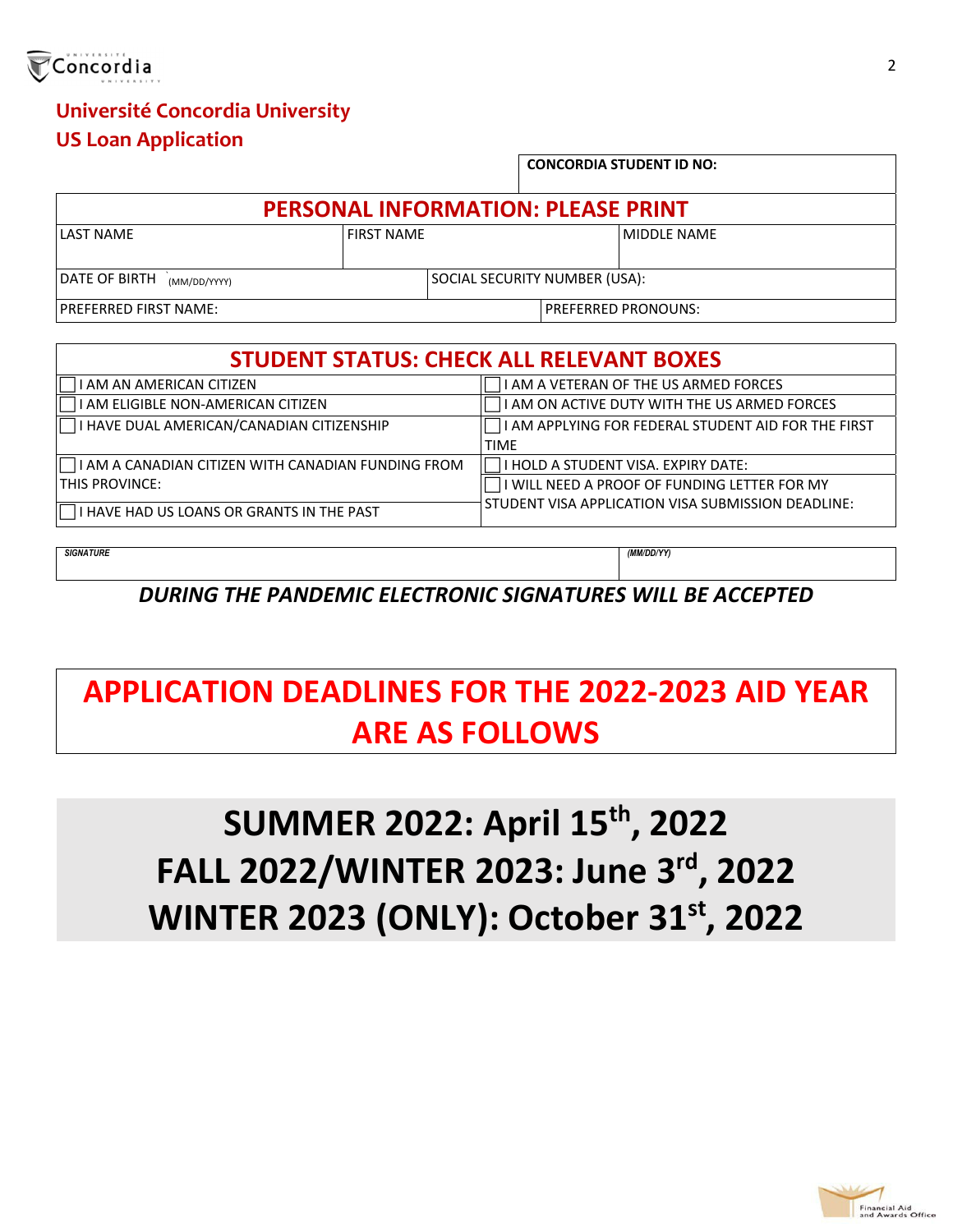

# **ESTIMATED FINANCIAL ASSISTANCE (EFA) DISCLOSURE FORM**

**CONCORDIA STUDENT ID NO:**

In support of your application for U.S. Federal Student Aid, you are requested to inform the Financial Aid & Awards Office of any & all income/financial assistance (anticipated or actual) that you will be receiving during the academic year. If additional financial assistance is received after the Direct Loan funds are disbursed, it is your responsibility to provide Financial Aid & Awards Office with the updated information as soon as possible.

| <b>UNDERGRADUATE ACADEMIC INFORMATION</b>                                                      |                                                  |                  |                                             |              |  |
|------------------------------------------------------------------------------------------------|--------------------------------------------------|------------------|---------------------------------------------|--------------|--|
|                                                                                                | I AM PURSUING A BACHELOR'S DEGREE THE FACULTY OF |                  |                                             |              |  |
| ARTS & SCIENCE   JMSB   ENGINEERING & COMPUTER SCIENCE   FINE ARTS                             |                                                  |                  |                                             |              |  |
| <b>MY MAJOR IS:</b>                                                                            |                                                  |                  | MY ANTICIPATED PROGRAM COMPLETION DATE:     |              |  |
| CHECK THE SEMESTERS YOU REQUIRE FUNDING FOR AND INDICATE THE NUMBER OF CREDITS YOU ARE TAKING: |                                                  |                  |                                             |              |  |
| SPRING/SUMMER: ____                                                                            |                                                  | □ FALL: ____     | $\Box$ WINTER: ____                         |              |  |
|                                                                                                | <b>UNDERGRADUATE FINANCIAL INFORMATION</b>       |                  |                                             |              |  |
| ARE YOU GETTING OTHER FUNDING FOR THE 2022-2023 ACADEMIC YEAR? IF YES, INDICATE THE AMOUNTS    |                                                  |                  |                                             |              |  |
| <b>FUNDING</b><br><b>AMOUNT</b><br><b>SPECIFY TYPE</b>                                         |                                                  |                  |                                             |              |  |
| <b>SCHOLARSHIPS</b>                                                                            | \$                                               |                  | (ex. Entrance)                              |              |  |
| <b>BURSARIES</b>                                                                               | \$                                               |                  | (ex. In-Course)                             |              |  |
| <b>CANADIAN STUDENT LOANS</b>                                                                  | \$                                               |                  | (ex. Alberta, Ontario)                      |              |  |
| <b>OTHER US LOANS/GRANTS</b>                                                                   | \$                                               |                  | (ex. VSAC, Sallie Mae)                      |              |  |
|                                                                                                | UNDERGRADUATE REQUESTED LOAN AMOUNT              |                  |                                             |              |  |
| I WANT TO RECIEVE SUBSIDIZED & UNSUBSIDIZED                                                    |                                                  |                  | I WANT TO RECEIVE PARENT PLUS LOANS (PLEASE |              |  |
| <b>DIRECT LOANS</b>                                                                            |                                                  | COMPLETE PAGE 3) |                                             |              |  |
| I ONLY WANT TO RECEIVE SUBSIDIZED DIRECT LOANS                                                 |                                                  |                  | I WANT TO RECEIVE PRIVATE LOANS             |              |  |
| I ONLY WANT TO RECEIVE UNSUBSIDIZED DIRECT LOANS                                               |                                                  |                  | I WANT TO LIMIT MY LOANS TO:                | (USD)        |  |
|                                                                                                |                                                  |                  |                                             |              |  |
|                                                                                                | <b>GRADUATE ACADEMIC INFORMATION</b>             |                  |                                             |              |  |
| I AM PURSUING MY   MASTER'S DEGREE   PH.D. DEGREE IN THE FACULTY OF                            |                                                  |                  |                                             |              |  |
| ARTS & SCIENCE   JMSB   ENGINEERING & COMPUTER SCIENCE   FINE ARTS                             |                                                  |                  |                                             |              |  |
| <b>MY CONCENTRATION IS:</b>                                                                    |                                                  |                  | MY ANTICIPATED COMPLETION DATE:             |              |  |
| CHECK THE SEMESTERS YOU REQUIRE FUNDING FOR □ SPRING/SUMMER □ FALL<br><b>I</b> I WINTER        |                                                  |                  |                                             |              |  |
|                                                                                                |                                                  |                  |                                             |              |  |
|                                                                                                | <b>GRADUATE FINANCIAL INFORMATION</b>            |                  |                                             |              |  |
| ARE YOU GETTING OTHER FUNDING FOR THE 2022-2023 ACADEMIC YEAR? IF YES, INDICATE THE AMOUNTS    |                                                  |                  |                                             |              |  |
| <b>GRADUATE ASSISTANTSHIP</b>                                                                  | FALL/WINTER: \$                                  |                  |                                             | SUMMER: \$   |  |
| REASEARCH ASSISTANCSHIP                                                                        | FALL/WINTER: \$                                  |                  |                                             | SUMMER: \$   |  |
| <b>TEACHING ASSISTANTSHIP</b>                                                                  | FALL/WINTER: \$                                  |                  |                                             | SUMMER: \$   |  |
| <b>TUITION WAIVER</b>                                                                          | FALL/WINTER: \$                                  |                  |                                             | SUMMER: \$   |  |
| INTERNAL AWARDS/SCHOLARSHIPS                                                                   | FALL/WINTER: \$                                  |                  |                                             | SUMMER: \$   |  |
| FALL/WINTER: \$<br>EXTERNAL AWARDS/SCHOLARSHIPS                                                |                                                  |                  |                                             | SUMMER: \$   |  |
| <b>GRADUATE REQUESTED LOAN AMOUNTS</b>                                                         |                                                  |                  |                                             |              |  |
| I WANT TO RECEIVE UNSUBSIDIZED DIRECT LOANS<br>I I WANT TO RECEIVE GRADUATE PLUS LOANS         |                                                  |                  |                                             |              |  |
| I WANT TO RECEIVE PRIVATE LOAN FUNDING<br>I WANT TO LIMIT MY LOANS TO:<br>(USD)                |                                                  |                  |                                             |              |  |
|                                                                                                |                                                  |                  |                                             |              |  |
| <b>Student Signature</b>                                                                       |                                                  |                  |                                             | (mm/dd/yyyy) |  |

### *DURING THE PANDEMIC ELECTRONIC SIGNATURES WILL BE ACCEPTED*

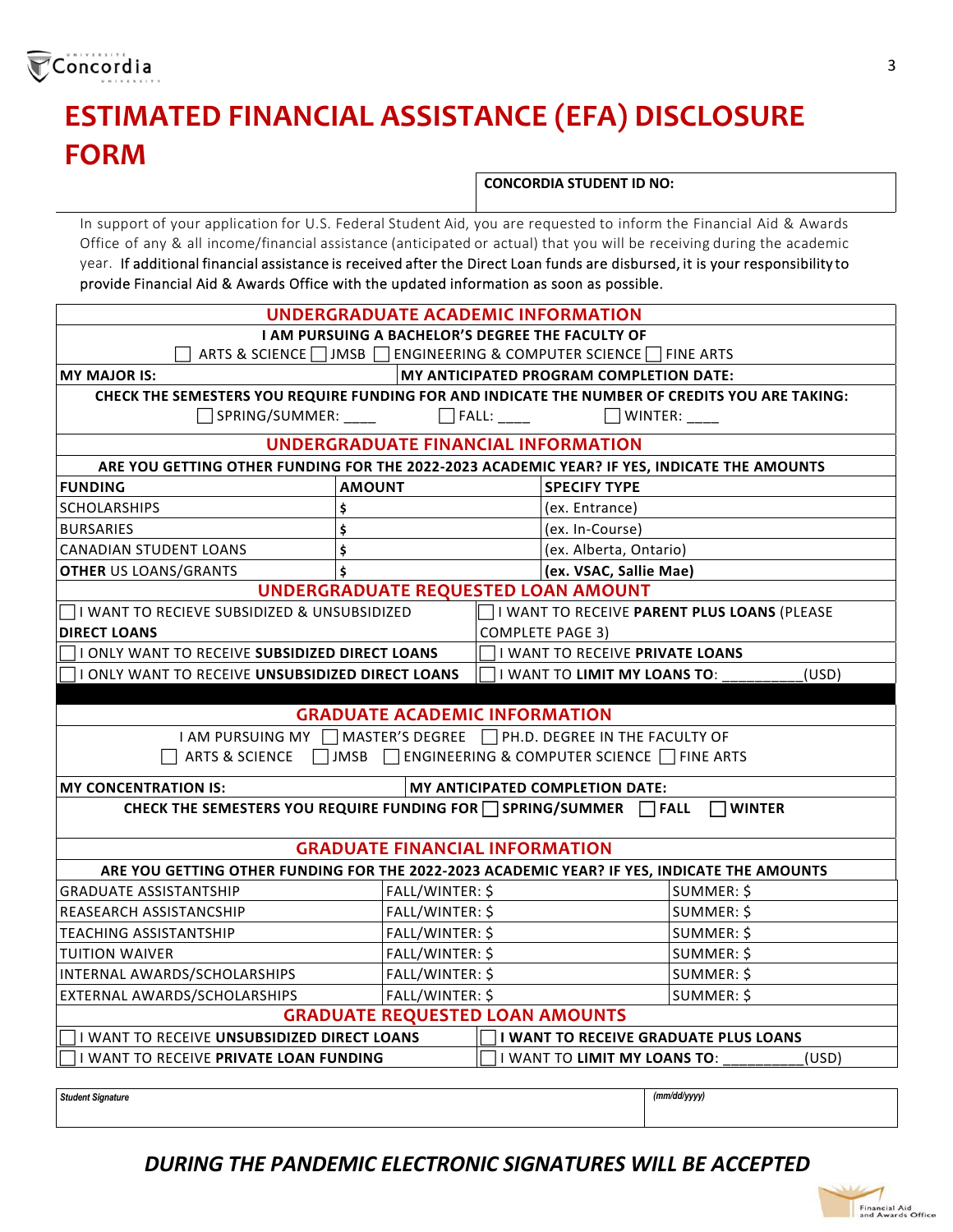

mu Student Actountersity will automatically is that Concordia University will automatically

| <b>Student Signature</b>                                                                                                                  | (mm/dd/vvvv) |
|-------------------------------------------------------------------------------------------------------------------------------------------|--------------|
| my disbursement. The Financial Aid Office will notify me once the cheque arrives.                                                         |              |
| my Student Account, that Concordia University Will <b>automatically</b> issue me a refund cheque balance Within ten (10) business days of |              |

I, \_\_\_\_\_\_\_\_\_\_\_\_\_\_\_\_\_\_\_\_\_\_\_\_\_\_\_\_\_\_\_\_\_\_\_\_\_\_\_\_\_\_\_\_\_\_\_\_\_\_\_\_ (please print) comprehend that under U.S. Legislation, Concordia University is a Foreign School. Accordingly, in compliance with 34 CFR §600.51, 600.52, 600.54 et seq, the following programs are ineligible for Title IV funding under the Direct Loan Program: programs offered in whole or in part through telecommunications (on‐line courses), otherwise known as distance education: programs offered in whole or in part through correspondence; programs offered in whole or in part through direct assessment: programs for which any portion of the program is provided by an entity that is not eligible to participate in the FSA Programs. The U.S. Dept. of Education published final regulations which take effect July 1, 2021, which will allow US students registered at a Title IV foreign school to access US Direct Loans while attending US eligible colleges and universities and foreign institutions that do not participate in the US Direct Loan program, for up to 25% of their program of study.

*Student Signature (mm/dd/yyyy)* 

I, \_\_\_\_\_\_\_\_\_\_\_\_\_\_\_\_\_\_\_\_\_\_\_\_\_\_\_\_\_\_\_\_\_\_\_\_\_\_\_\_\_\_\_\_\_\_\_\_\_ *(please print)* understand that by signing my name below, I irrevocably authorize the Financial Aid & Awards Office at Concordia University to withdraw money (ies) from my Student Account if the United States Department of Education requires that Concordia University return Title IV (4) Funds (US Federal Direct Loan Funds), which occurs if I withdraw from my studies at Concordia University. Furthermore, if the return of Title IV (4) Funds results in an outstanding balance on my student account, I will pay the outstanding balance immediately. I agree that failure to pay any outstanding balance may result in the loss of university privileges & services, as outlined by Concordia University regarding unpaid fees.

*Student Signature (mm/dd/yyyy)* 

## *DURING THE PANDEMIC ELECTRONIC SIGNATURES WILL BE ACCEPTED*

**CONCORDIA STUDENT ID NO:**

I, \_\_\_\_\_\_\_\_\_\_\_\_\_\_\_\_\_\_\_\_\_\_\_\_\_\_\_\_\_\_\_\_\_\_\_\_\_\_\_\_\_\_\_\_\_\_\_\_\_ *(please print)* certify that all the above information, & the information provided to the United States Department of Education & Concordia University, is true & accurate to the best of my knowledge. I agree to notify Concordia University & the United States Department of Education of any changes which may impact my eligibility as a borrower, or which may impact the amount I am able to borrow. I grant permission to Concordia University & the United States Department of Education to communicate any & all information provided on my student loan applications &/or affiliated documents, emails, facsimiles', &/or telephone calls & to use this information in the administration of the loan, including application &

compliance. I assert that I have read the rules & regulations for all relevant funding & understand my risks & responsibilities as a student & as a borrower. *Student Signature (mm/dd/yyyy)* 

I, \_\_\_\_\_\_\_\_\_\_\_\_\_\_\_\_\_\_\_\_\_\_\_\_\_\_\_\_\_\_\_\_\_\_\_\_\_\_\_\_\_\_\_\_\_\_\_\_\_ *(please print)* understand that I must inform the Financial Aid Advisor at Concordia University of any changes in my circumstances, including but not limited to changes in enrollment, student status, awards, academic probation, living arrangements, contact information, etcetera. I understand that failure to advise can result in the discontinuation of loan funding &/or the proration of interest. I acknowledge that it is my responsibility as a borrower to provide accurate & updated information to Concordia University & to the US Department of Education throughout my studies & I exonerate the aforementioned parties from any harm or damages incurred by inaccurate, missing, or expired information.

*Student Signature (mm/dd/yyyy)* 

deducted from my financial aid as per Concordia University policy. I understand that if the loan amount exceeds the balance due on<br>my Student Asseunt, that Concordia University will automotically issue me a refund change w

*Student Signature (mm/dd/yyyy)* 

I, \_\_\_\_\_\_\_\_\_\_\_\_\_\_\_\_\_\_\_\_\_\_\_\_\_\_\_\_\_\_\_\_\_\_\_\_\_\_\_\_\_\_\_\_\_\_\_\_\_ *(please print)* understand that my tuition & fees will be automatically

| .<br>ature<br>. | , תו<br>,,,,, |
|-----------------|---------------|
|                 |               |

**SIGNATURE & DECLARATION PAGE**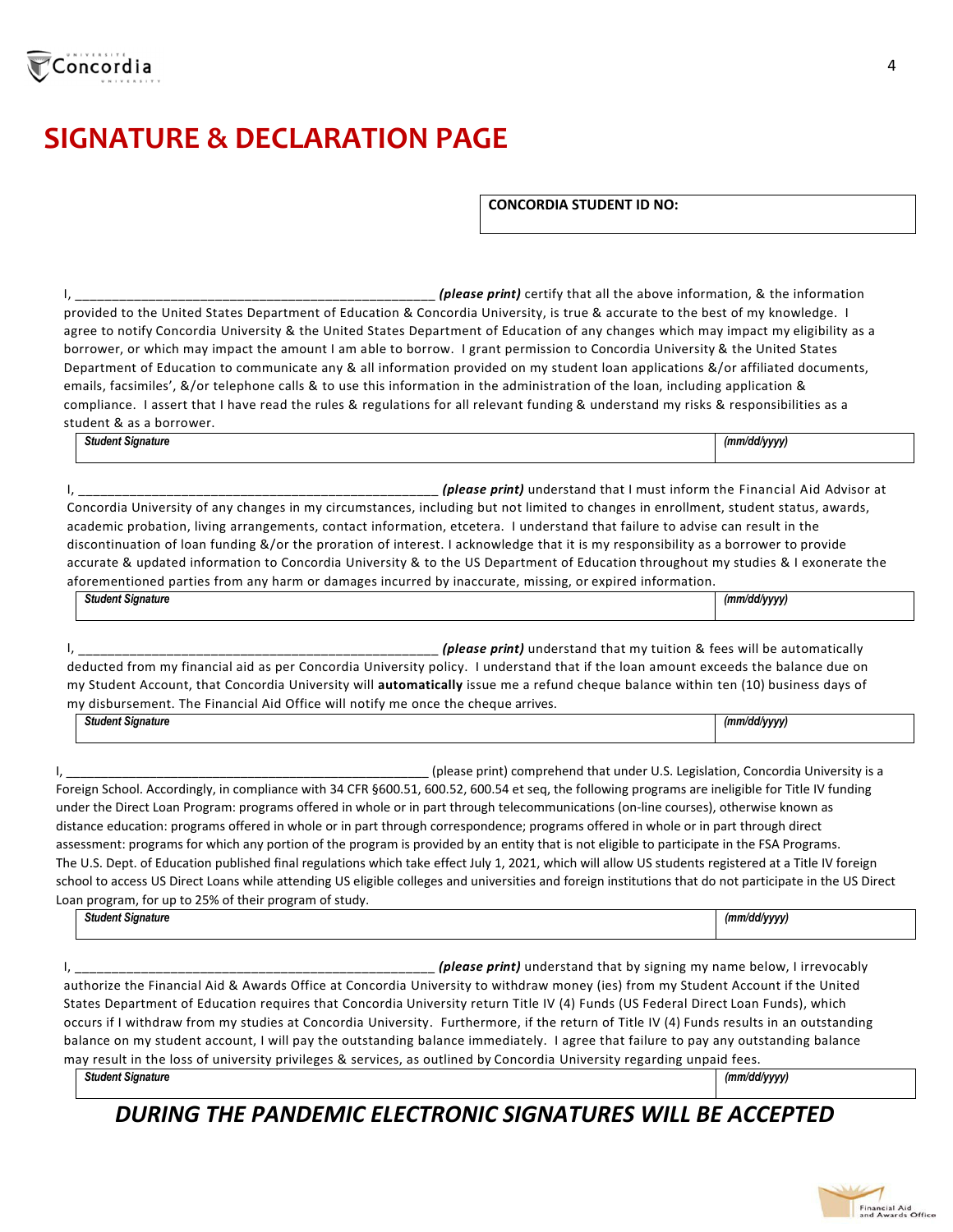

# **PARENT PLUS LOAN FUND RELEASE FORM**

**CONCORDIA STUDENT ID NO:**

Under the US Federal Direct Loan Program, when you apply for a Parent PLUS Loan, funds will be sent directly to Concordia University via wire transfer. Given that the loan is issued in the parent's name, Concordia University must obtain your written permission to release excess funds to your dependent to cover living expenses.

#### By signing below, you authorize Concordia University to issue a refund cheque directly to your dependent should **a credit balance result after tuition & fees are paid.**

Without your authorization, funds received by the University will be converted into a refund cheque (issued in US dollars) which will be in your name & mailed to your permanent home address. As a result, your dependent will not have access to these funds.

| DEPENDENT STUDENT CONCORDIA ID NO: |                   |            | DATE OF BIRTH: |
|------------------------------------|-------------------|------------|----------------|
| <b>FIRST NAME:</b>                 |                   | LAST NAME: |                |
| <b>PARENT/GUARDIAN OF</b>          | <b>FIRST NAME</b> |            |                |
| <b>THE STUDENT</b>                 | LAST NAME         |            |                |
| EMAIL ADDRESS:                     |                   |            |                |

*PARENT/GUARDIAN SIGNATURE (MM/DD/YYYY)* 

### *DURING THE PANDEMIC ELECTRONIC SIGNATURES WILL BE ACCEPTED*

\_\_\_\_\_\_\_\_\_\_\_\_\_\_\_\_\_\_\_\_\_\_\_\_\_\_\_\_\_\_\_\_\_\_\_\_\_\_\_\_\_\_\_\_\_\_\_\_\_\_\_\_\_\_\_\_\_\_\_\_\_\_\_\_\_\_\_\_\_\_\_\_\_\_\_\_\_\_\_\_\_\_\_\_\_\_\_\_\_\_\_\_\_\_\_\_